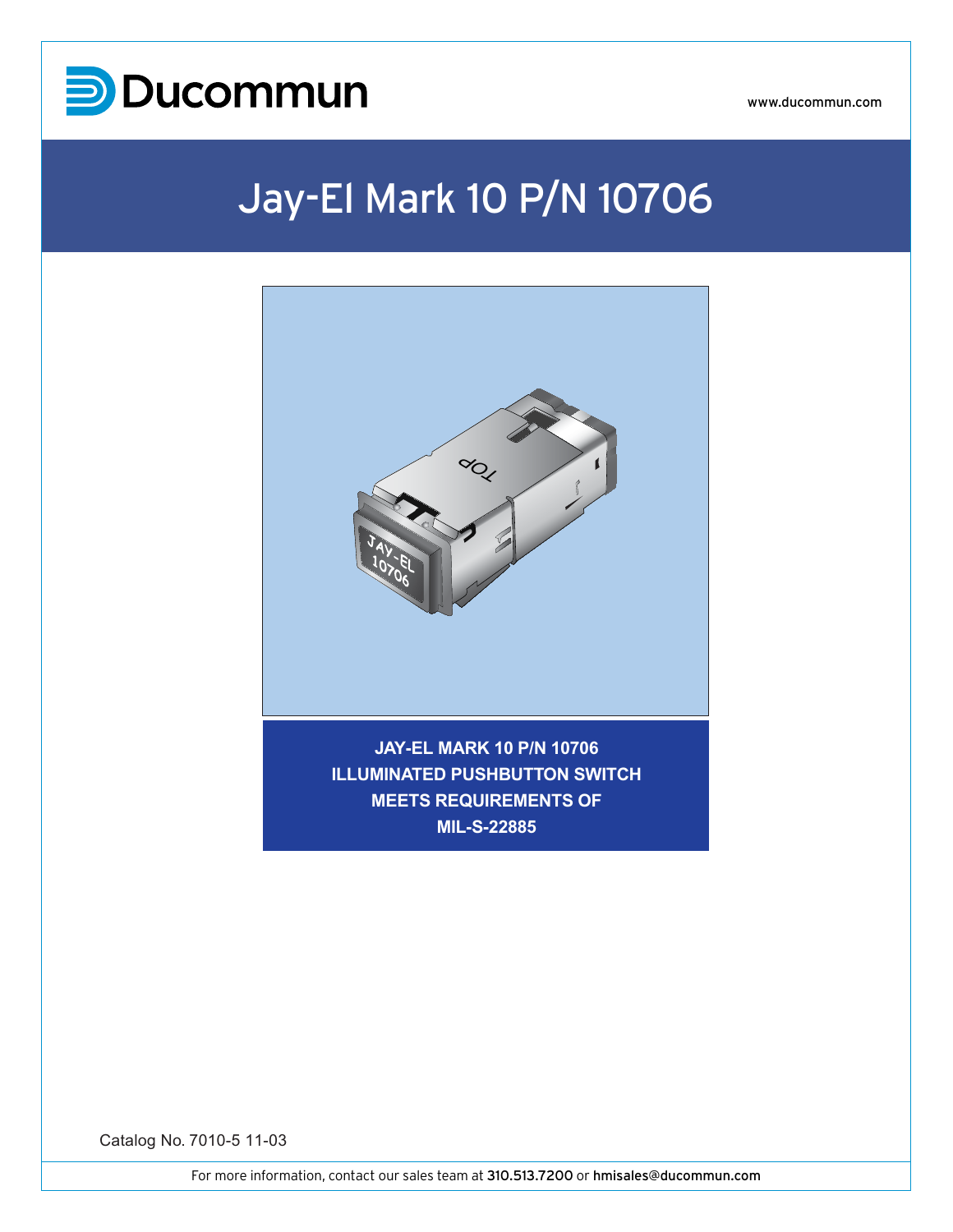



THIS SWITCH IS DESIGNED TO MEET THE EXACTING REQUIREMENTS FOR COMMERCIAL AIRLINERS, MILITARY AIRCRAFT AND GROUND SUPPORT EQUIPMENT.

### **IMPORTANT FEATURES**

Designed to Mil-S-22885

No soldering

May be provided with a removable mounting sleeve installed from the rear of the panel (mounting type I).

Light weight

Many different lightning displays featuring 2 T-1 3/4 lamps

Readable in direct sunlight

Terminal junction system utilizing the military approved wire termination method to accept a Mil-C-39029/1-101pin

Resilient rubber grommet seal at rear-2 pole, double make, double break switching

Individual input to each lamp

Retained pushbutton

Positive cam and sleeve mounting system

Switching loads to 7.5 amps resistive, 5.0 amps inductive, lamps 1.0 amps

Life ratings 50,000

cycles electrical, 100,000 mechanical.

Switching actions: momentary-maintained depressed alternate.

## **DESIGN FEATURES**

## **ELECTRICAL**

Lightning: to Mil-S-22885. Different display types featuring visible before lighted and visible in direct sunlight.

Terminations: Electrical connections can be made by crimp, insertable-removable contacts through a resilient grommet. The contact conforming to Mil-C-39029/1-101. Contact insertion and removal forces are in accordance with Mil-T-81714.

Contact Ratings @ 115 VAC or 28 VDC:

Resistive 7.5 amps Inductive 5.0 amps Lamp 1.0 amps

50,000 cycles electrical life at full load.

Contact configuration:

Up to 2 double make, double break switching.

Lamps: 2 each T-1 3/4 midget flange base individual input to each lamp - relampable from front.

#### **ENVIRONMENTAL**

Mark Ten is designed to qualify to Mil-S-22885, Mil-T-81714

The following Qualifications Tests apply:

- 1. Operation Force
- 2. Pushout Force
- 3. Dielectric
- 4. Insulation Resistance<br>5 Contact Resistance
- 5. Contact Resistance<br>6. Mechanical Endurar
- Mechanical Endurance
- 7. Electrical Endurance
- 8. Lamp Retention
- 9. Shock, Vibration
- 11. Explosion
- 12. Humidity
- 13. Color

#### **MECHANICAL**

Switch actions:

Maintained depresed, alternate action Momentary

Actuation Force: 3.5 lbs + 1 lb

Weight: 1.31 oz. for complete switch assy.

Mounting: Standard front panel mounting.

The entire switch and mounting sleeve may be removed from the front of the mounting panel, without access to the rear.

Mounting Type 1 - Removable mounting sleeve installed from the rear of the panel.

Pushbutton: Retained to switch housing.

**ALL INFORMATION PUBLISHED IN THIS CATALOGUE IS EFFECTIVE AT TIME OF PUBLICATION AND IS SUBJECTED TO CHANGE WITHOUT**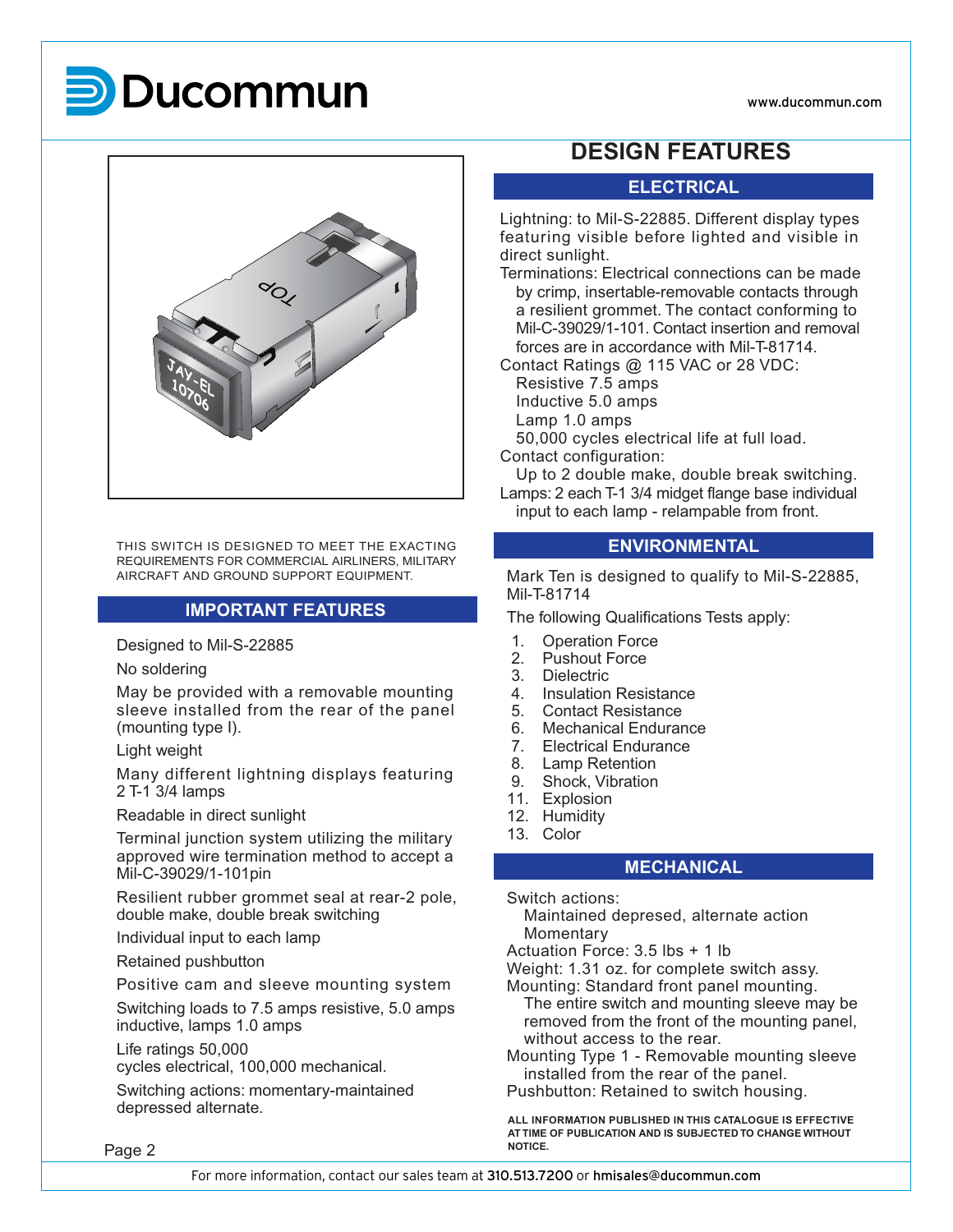

Tolerances: Unless otherwise specified - Fraction  $\pm$  1/32", .XX  $\pm$  01, XXX  $\pm$  005

For more information, contact our sales team at 310.513.7200 or hmisales@ducommun.com

**INTEGRAL** MOUNTING CAM

 $.90 \rightarrow$  $±.010$ 

Page 3

.65  $±.010$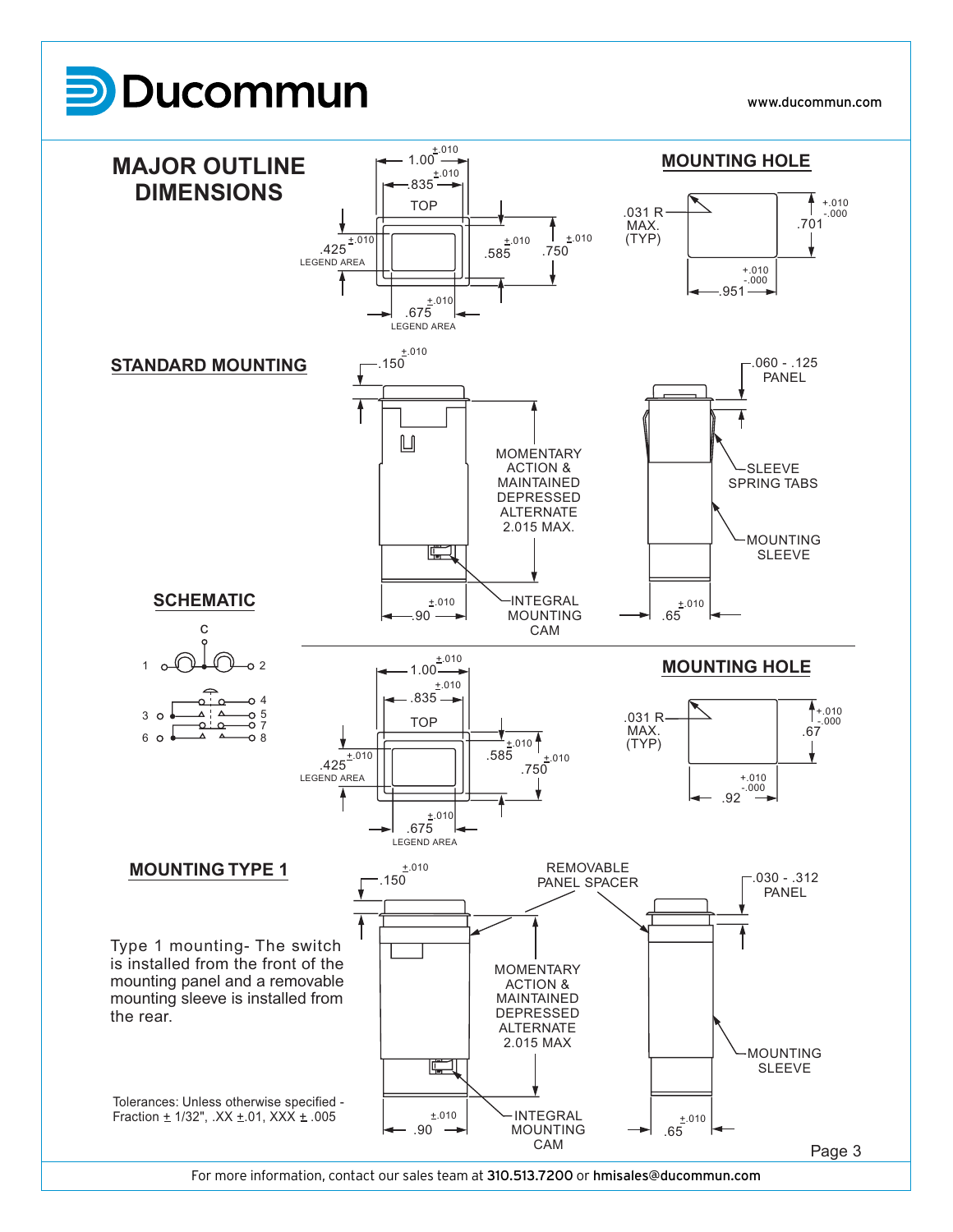

#### **RUBBER BOOT KIT P/N 50645**



1. BOOT RETAINING LEGEND PLATE REPLACES STANDARD LEGEND PLATE ORDER PER SHEET 8.

#### **SWITCH GUARD P/N 50512**



- 3. OPEN ENDED FRAME ALLOWS FRONT PANEL ASSEMBLY WITHOUT REMOVING HOUSING FROM PANEL.
- 2. COVER HINGES 180° WITH 0.8 OZ MIN LIFTING FORCE.
- 1. MATL:

FRAME: #301-304 CRES. COLOR: BLACK, PER MIL-C-13924. COVER: TRANSPARENT POLYCARBONATE.